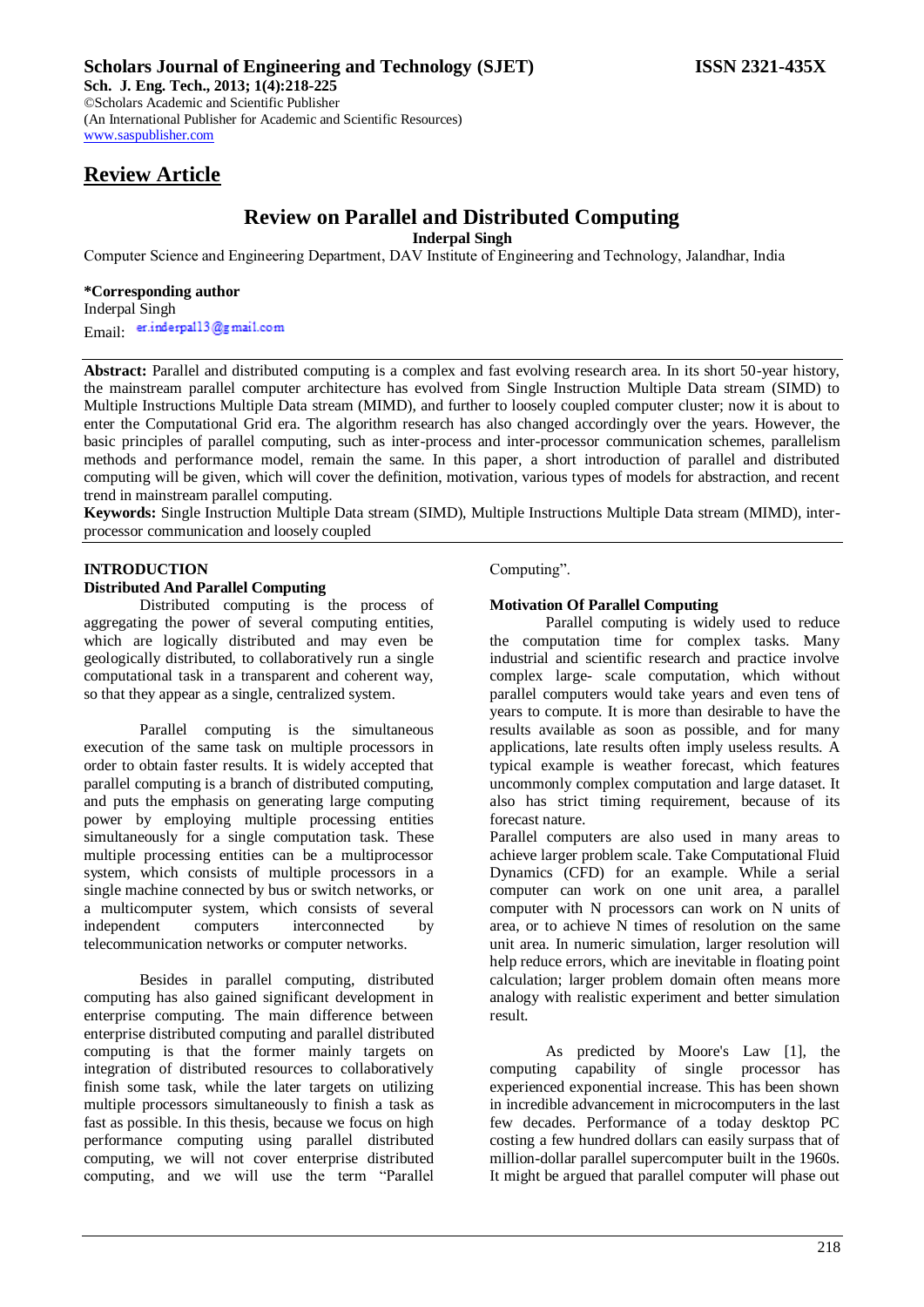with this increase of single chip processing capability. However, 3 main factors have been pushing parallel computing technology into further development.

First, although some commentators have speculated that sooner or later serial computers will meet or exceed any conceivable need for computation, this is only true for some problems. There are others where exponential increases in processing power are matched or exceeded by exponential increases in complexity as the problem size increases. There are also new problems arising to challenge the extreme computing capacity. Parallel computers are still the widely used and often only solutions to tackle these problems.

Second, at least with current technologies, the exponential increase in serial computer performance cannot continue forever, because of physical limitations to the integration density of chips. In fact, the foreseeable physical limitations will be reached soon and there is already a sign of slow down in pace of single-chip performance growth. Major microprocessor venders have run out of room with most of their traditional approaches to boosting CPU performancedriving clock speeds and straight-line instruction throughput higher. Further improvement in performance will rely more on architecture innovation, including parallel processing. Intel and AMD have already incorporated hyperthreading and multicore architectures in their latest offering [2].

Finally, generating the same computing power, single-processor machine will always be much more expensive then parallel computer. The cost of single CPU grows faster than linearly with speed. With recent technology, hardware of parallel computers are easy to build with off-the-shelf components and processors, reducing the development time and cost. Thus parallel computers, especially those built from off-the-shelf components, can have their cost grow linearly with speed. It is also much easier to scale the processing power with parallel computer. Most recent technology even supports to use old computers and shared component to be part of parallel machine and further reduces the cost. With the further decrease in development cost of parallel computing software, the only impediment to fast adoption of parallel computing will be eliminated.

# **Theoretical Model Of Parallel Computing**

A machine model is an abstract of realistic machines ignoring some trivial issues, which usually differ from one machine to another. A proper theoretical model is important for algorithm design and analysis, because a model is a common platform to compare different algorithms and because algorithms can often be shared among many physical machines despite their architectural differences. In the parallel

computing context, a model of parallel machine will allow algorithm designers and implementers to ignore issues such as synchronization and communication methods and to focus on exploitation of concurrency.

The widely-used theoretic model of parallel computers is Parallel Random Access Machine (PRAM). A simple PRAM capable of doing add and subtract operation is described in Fortune's paper [3]. A PRAM is an extension to traditional Random Access Machine (RAM) model used to serial computation. It includes a set of processors, each with its own PC counter and a local memory and can perform computation independently. All processors communicate via a shared global memory and processor activation mechanism similar to UNIX process forking. Initially only one processor is active, which will activate other processors; and these new processors will further activate more processors. The execution finishes when the root processor executes a HALT instruction. Readers are advised to read the original paper for a detailed description.

Such a theoretic machine, although far from complete from a practical perspective, provides most details needed for algorithm design and analysis. Each processor has its own local memory for computation, while a global memory is provided for inter-processor communication. Indirect addressing is supported to largely increase the flexibility. Using FORK instruction, a central root processor can recursively activate a hierarchical processor family; each newly created processor starts with a base built by its parent processor. Since each processor is able to read from the input registers, task division can be accomplished. Such a theoretical model inspires many realistic hardware and software systems, such as PVM [4] introduced later in this thesis.

#### **Architectural Models Of Parallel Computer**

Despite a single standard theoretical model, there exist a number of architectures for parallel computer. Diversity of models is partially shown in Figure 1-1. This subsection will briefly cover the classification of parallel computers based on their hardware architectures. One classification scheme, based on memory architecture, classifies parallel machines into Shared Memory architecture and Distributed Memory architecture; another famous scheme, based on observation of instruction and data streams, classifies parallel machines according to Flynn's taxonomy.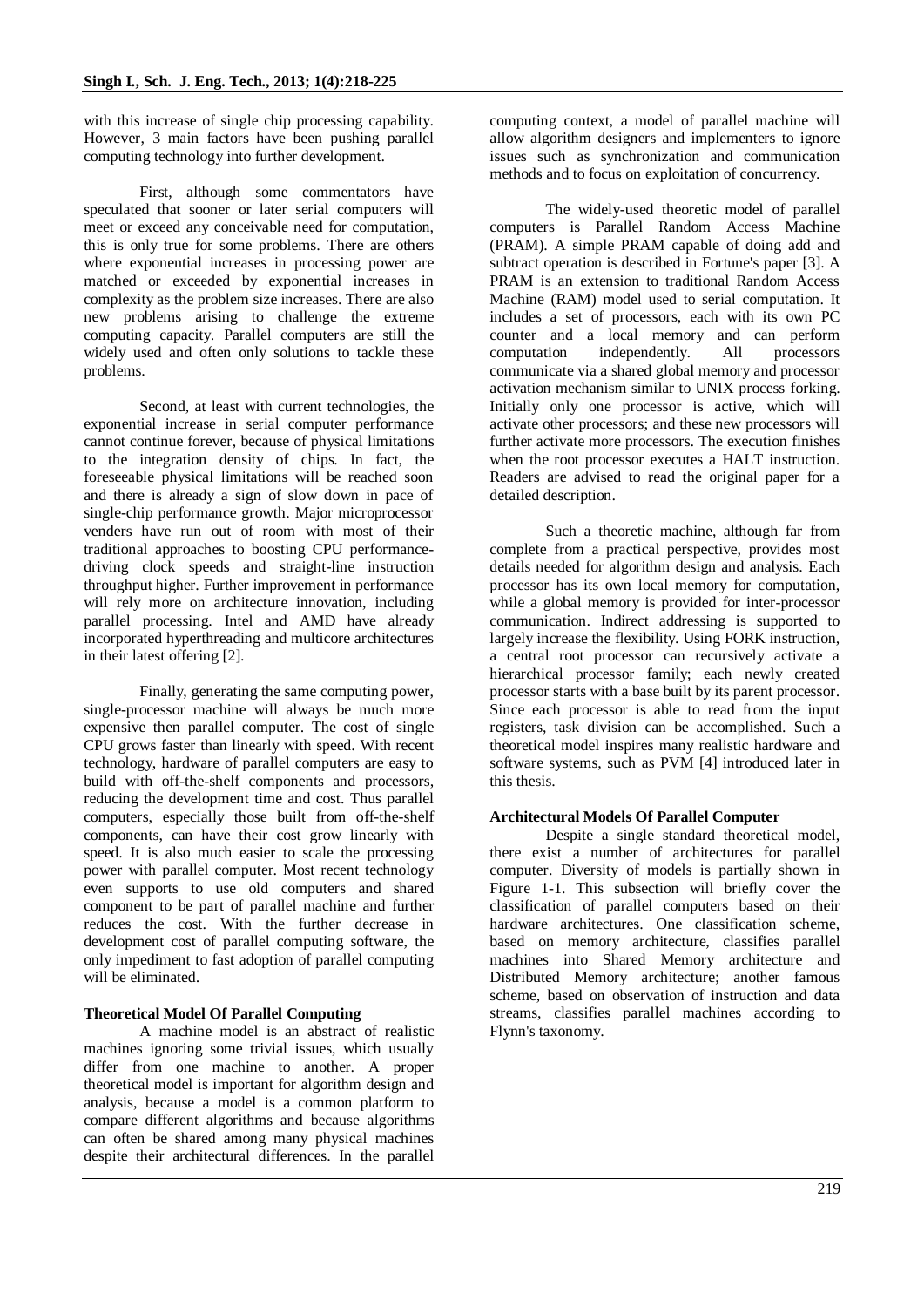

**Figure 1-1 A simplified view of the parallel computing model hierarchy**

#### **Shared Memory And Distributed Memory**

Shared Memory architecture features a central memory bank, with all processors and this memory bank inter-connected through high-speed network, as shown in Figure 1-2. Shared Memory shares a lot of properties with PRAM model, because of which it was favoured by early algorithm designers and programmers. Furthermore, because the memory organization is the same as in the sequential programming models and the programmers need not deal with data distribution and communication details, shared memory architecture has certain advantage in programmability. However, no realistic shared-memory high-performance machine have been built, because no one has yet designed a scalable shared memory that allows large number of processors to simultaneously access different locations in constant time. Having a centralized memory bank implies that no processor can access it with high speed.



Processing Elements

**Figure 1-2 Diagram illustration of shared-memory architecture**

In Distributed Memory architecture, every processor has its own memory component that it can access via very high speed, as shown in Figure 1-3. Accessing memory owned by other processor requires explicit communication with the owner processor. Distributed Memory architecture uses message-passing model for programming. Since it allows programs to be optimized to take advantage of locality, by putting frequently-used data in local memory and reducing remote memory access, programs can often acquire very high performance. However, it imposes a heavy burden on the programmers, who is responsible for managing all details of data distribution and task scheduling, as well as communication between tasks.



**Figure 1-3 Diagram illustration of distributed memory architecture**

To combine the performance advantage of Distributed Memory architecture to the ease of programming of Shared Memory architecture, Virtual Shared Memory, or Distributed Shared Memory (DSM) system, is built on top of Distributed Memory architecture and exposes a Shared Memory programming interface. DSM virtualizes the distributed memory as an integrated shared memory for upper layer applications. Mapping from remote memory access to message passing is done by communication library, and thus programmers are hidden from message communication details underneath. Nevertheless, for the foreseeable future, use of such paradigm is discouraged for efficiency-critical applications. Hiding locality of memory access away from programmers will lead to inefficient access to memory and poor performance until significant improvements have been gained in optimization.

The most common type of parallel computers, computer clusters, belongs to the distributed memory family. With different programming tools, the programmers might be exposed to a distributed memory system or a shared memory system. For example, using message passing programming paradigm, the programmers will have to do inter-process communication explicitly by sending and receiving message, andare based on the distributed memory architecture; but when a distributed shared memory library such as TreadMarks is used, the distributed memory nature will be hidden from the programmer. As discussed above, we would suggest the use of message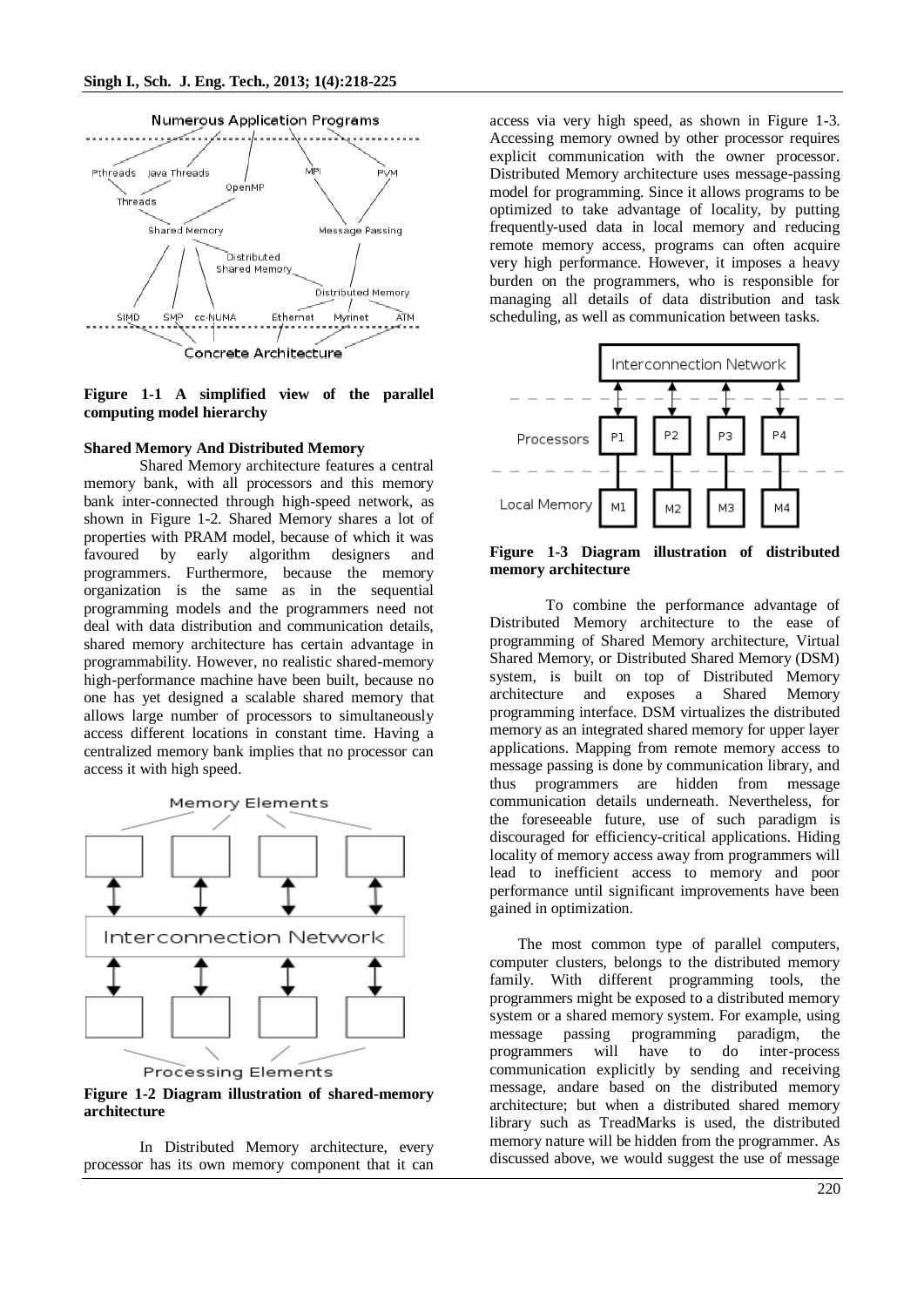passing over distributed shared memory, because communication overhead can be more significant in computer clusters. It is advantageous to allow the programmer to control the details of communication in a message passing system.

### **Flynn's Taxonomy**

Another classification scheme is based on taxonomy of computer architecture firstly proposed by Michael Flynn [5] in 1966. Flynn differentiated parallel computer architectures with respect to number of data streams and that of instruction streams. According to Flynn, computer architectures can be classified into 4 categories, namely Single Instruction Single Data Stream (SISD), Single Instruction Multiple Data Stream (SIMD), Multiple Instruction Single Data Stream (MISD), and Multiple Instruction Multiple Data Stream (MIMD). This work was later referred to as Flynn's taxonomy.

In Flynn's taxonomy, normal sequential von Neumann architecture machine, which has dominated computing since its inception, is classified as SISD. MISD is a theoretical architecture with no realistic implementation. SIMD machine consists of a number of identical processors proceeding in a lock step synchronism, executing the same instruction on their own data. SIMD was the major type of parallel computer before 1980s, when the computing capability of asingle processor is very limited. Nowadays, SIMD computing is only seen inside generalpurposeprocessors, as an extension to carry out vector computation commonly used, for example, in multimedia applications.

MIMD is the most commonly used parallel computers now, and covers a wide range of interconnection schemes, processor types, and architectures. The basic idea of MIMD is that each processor operates independent of the others, potentially running different programs and asynchronous progresses. MIMD may not necessarily mean writing multiple programs for multiple processors. The Single Program Multiple Data (SPMD) style of parallel computing is widely used in MIMD computers. Using SPMD, a single program is deployed to multiple processors on MIMD computers. Although these processors run the same program, they may not necessarily be synchronized at instruction level; and different environments and different data to work on may possibly result in instruction streams being carried out on different processors. Thus SPMD is simply a easy way to write programs for MIMD computers.

It is obvious that computer cluster is a type of MIMD computer. Most parallel programs on computer cluster are developed in the SPMD style. The same program image is used on each parallel processor, and each processor goes through a different execution path

based on its unique processor ID.

A relevant topic is the concept of granularity of parallelism, which describes the size of a computational unit being a single "atom" of work assigned to a processor. In modern MIMD system, the granularity is much coarser, driven by the desire to reduce the relatively expensive communication.

### **Performance Models Of Parallel Computing Systems Speedup, Efficiency And Scalability**

In order to demonstrate the effectiveness of parallel processing for a problem on some platform, several concepts have been defined. These concepts will be used in later chapters to evaluate the effectiveness of parallel programs. These include speedup, which describes performance improvement in terms of time savings, efficiency, which considers both benefit and cost, and scalability, which represents how well an algorithm or piece of hardware performs as more processors are added.

Speedup is a first-hand performance evaluation. However, it is a controversial concept, which can be defined in a variety of ways. Generally speaking, speedup describes performance achievement by comparing the time needed to solve the problem on N processors with the time needed on a single processor. This is shown as:

 $S(n) = T(1) / T(n);$ 

where  $S(n)$  is the speedup achieved with n processors,  $T(1)$  is the time required on a single processor, and  $T(n)$ is the time required on N processors. The discrepancies arise as to how the timings should be measured, and what algorithms to be used for different numbers of processors. A widely accepted method is to use optimal algorithms for any number of processors. However, in reality, optimal algorithm is hard to implement; even if it is implemented, the implementation may not performoptimally because of other machine-dependent and realistic factors, such as cache efficiency inside CPU.

A typical speedup curve for a fixed size problem is shown in Figure 1-4. As the number of processors increases, speedup also increases until a saturation point is reached. Beyond this point, adding more processors will not bring further performance gain. This is the combined result of 1) reduced computation on participating node, and 2) increased duplicate computation and synchronization and communication overhead.

The concept of efficiency is defined as  $E(n) = S(n) / n$ .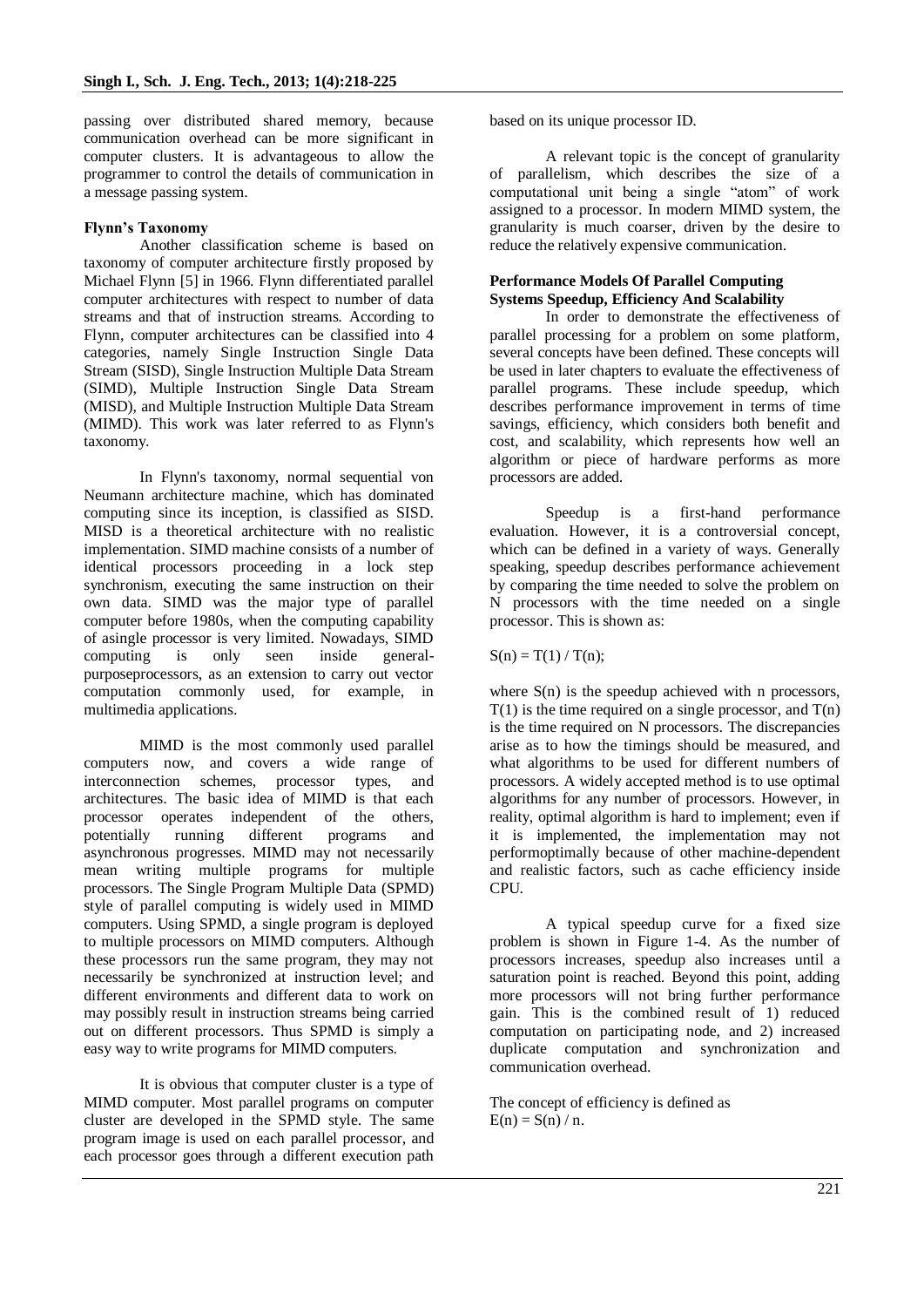

**Figure 1-4 Typical speedup curve**

It measures how much speedup is brought per additional processor. Based on the typical speedup curve shown in the figure above, it is evident that typically efficiency will be decreased upon increase in the number of processors.

The concept of scalability cannot be computed but evaluated. A parallel system is said to be scalable when the algorithm and/or the hardware can easily incorporate and take advantage of more processors. This term is viewed as nebulous [6], since it depends on the target problem, algorithm applied, hardware, current system load, and numerous other factors. Generally, programs and hardware are said to be scalable when they can take advantage of hundreds or even thousands of processors.

In practice, the computable speedup and efficiency can be much more complex. Both values are affected by many factors, which can be algorithmic and practical. Take superlinear speedup as an example. Superlinear speedup is defined as the speedup that exceeds the number of processors used. It is proved that superlinear speedup is not achievable in homogeneous parallel computers. However, when heterogeneous parallel computers are used, it is possible to achieve it [7]. An example of practical factors that may lead to superlinear speedup is cache performance: when a large number of processors are used, problem scale on a single node is largely reduced, which may result in higher cache hit ratio, fast execution, and finally probably superlinear speedup even if communication overhead is not negligible. When the parallel computer is not dedicated to a single parallel computing task, load difference among the computing nodes will imply heterogeneity and consequently the possibility of superlinear speedup. That is what we will encounter in later chapters.

#### **AMDAHL'S LAW**

As shown in the previous subsection, efficiency gets reduced as more processors are added.

This effect implies the limit of parallel performance: when the number of processors reaches some threshold, adding more processors will no longer generate further performance improvement and will even result in performance degradation, due to decrease in time saving brought by further division of task and increase in overhead of interprocess communication and duplicate computation. Gene Amdahl presents a fairly simple analysis on this [8], which is later referred to as Amdahl's Law.

Amdahl gave the speedup of a parallel program as:

$$
S(n) = \frac{1}{s + \frac{p}{n}} < \frac{1}{s}.
$$

where p is the fraction of code that is parallelizable, and  $s=1-p$ , is that requires serial execution. This inequality implies that superlinear speedup is not achievable and themaximal ideal speedup cannot exceed 1s , where s is the ratio of serial code (i.e., the code that requires serial execution) out of the whole program.

Amdahl's Law is a rough method to evaluate how parallel computing can be effective for a specific problem. Amdahl's Law has resulted in pessimistic view of parallel processing. For example, if 10% of the task must be computed using serialcomputation, the maximal ideal speedup is 10. Since 1967, Amdahl's Law was used as an argument against massively parallel processing (MPP).

Gustafson's discovery [9] on loophole of Amdahl's law has led the parallel computing field out of pessimism and skepticism. Since then, the so-called Gustafson's Law has been used to justify MPP. Amdahl assumed the problem size to be fixed as the number of processors changes, and thus s and p to be constants. In many scientific applications, problem size is flexible, and when more processors are available, problem size can be increased in order to achieve finer result such as higher resolution or higher precision. To quote Gustafson, "speedup should be measured by scaling the problem to the number of processors, not fixing problem size." When problem size is changed, s and p are no longer constants, and the limit set by Amdahl's Law is broken.

According to Gustafson's observation, the amount of work that can be done in parallel varies linearly with the number of processors and the amount of serial work, mostly vector startup, program loading, serial bottlenecks and I/O, does not grow with problem size. Use s' and p' to represent execution time associated with serial code and parallel code, rather than ratio, spent on the parallel system with n homogeneous processors, then if this task is to be computed on a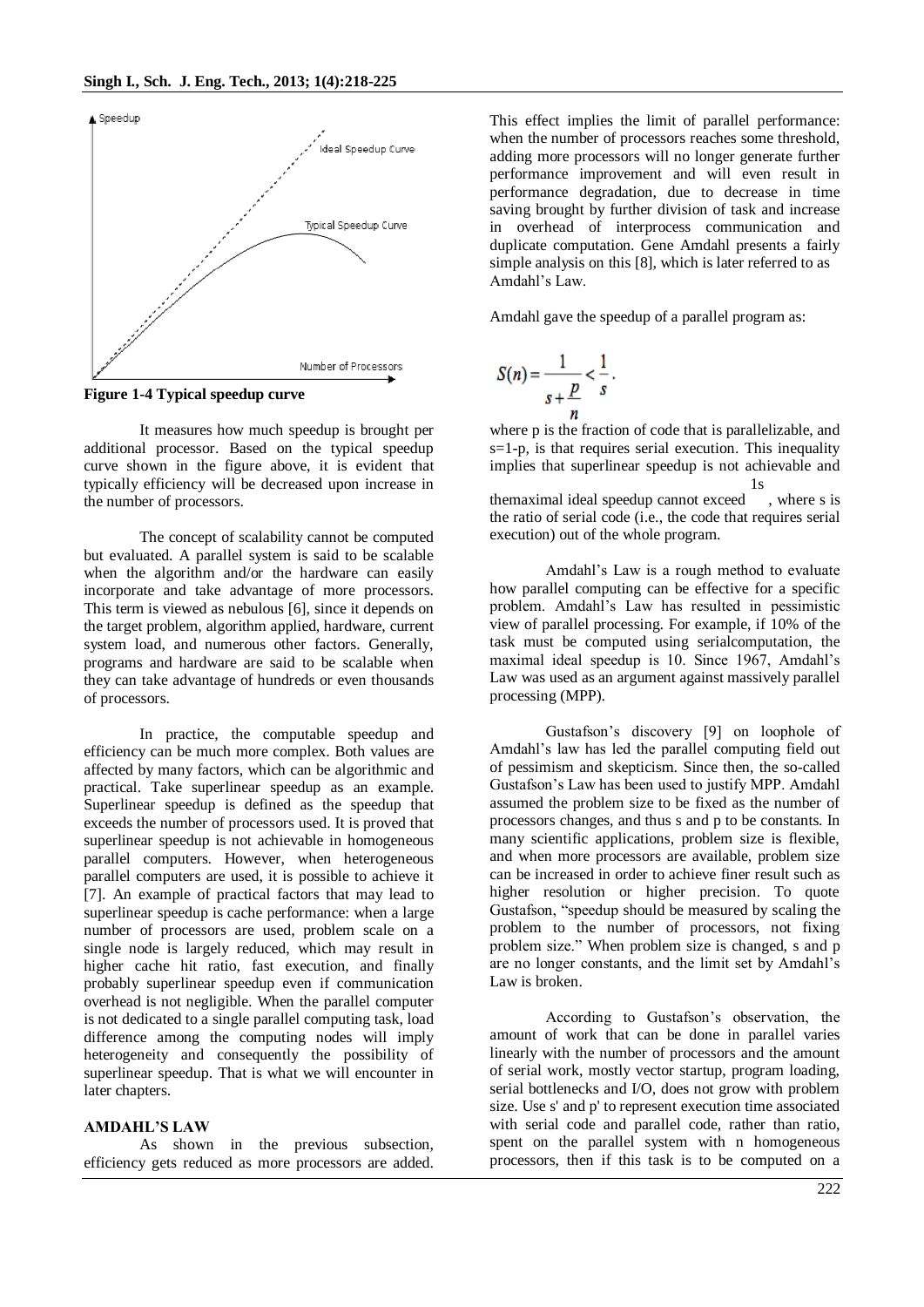single processor, the time needed can be represented as:  $T(1) = s' + np'$ 

and the scaled speedup can be written as:

$$
s'(n) = \frac{T(1)}{T(n)} = \frac{(s'+np')}{s'+p'} = n - (n-1) \cdot \frac{s'}{s'+p'} = n - (n-1) \cdot s''
$$

if s" is defined as  $s'/(s'+p')$ . s" is the ratio of serial code, but has different meaning from the ratio s in Amdahl's Law: s" is the ratio of serial code with reference to whole program executed on one processor in a parallel execution, while s is with reference to all code in the whole program for the problem [10]. It must also be noted that s is a constant that is only relevant to the computation problem, under the precondition that problem scale is fixed; while s'' is a constant under the precondition of problem scale changes as Gustafson described. Under Gustafson's Law, the speedup can be linearly increased with the number of processors hired in the computation.

In the context of computational bioengineering, Gustafson's Law makes more sense than Amdahl's Law, because with larger computing capability, it is desirable to acquire better result, in terms of resolution in image processing and simulation and in terms of higher precision in many numerical applications. When the problem size is fixed, Amdahl's Law has told us to reduce the fraction of code that has to be executed in serial. Essentially, we have to reduce the fraction of code whose execution time cannot be reduced by introducing more processors. Since communication code has this feature, we will look into the techniques to optimize inter-processor communication.

#### **Interconnection Schemes Of Parallel Computing Systems**

Both Amdahl's Law and Gustafson's Law acknowledge the significance of serial code in affecting the parallel computer performance. Another important factor that is closely related to parallel program performance is inter-process communication and synchronization. Especially with modern technology, processing capability of single chip has been tremendously increased; however, inter-process communication has received relatively small improvement, and thus become the bottleneck of overall performance. That also explains the trend of coarsergranularity parallelism. High- performance parallel computers, especially those able to scale to thousands of processors, have been using sophisticated interconnection schemes. Here we cover the major interconnection schemes listed in Figure 1-5 in brief.

![](_page_5_Figure_8.jpeg)

**Figure 1-5 Illustrations of Simple interconnection schemes**

Figure 1-5(A) illustrates the line scheme, which is the simplest connection scheme. In this illustration, circle represents a computing node and line represents direct communication channel between nodes. Computing nodes are arranged on and connected with a single line. Except for the nodes at the two ends, vertex degrees are all 2 and thus the implementation of network interface is simple; routing is simple and the topology can be viewed as recursive. However, communication between any two non-neighbor nodes needs the help of other nodes; the connectivity is only 1 and fault at any node will make the whole system break; and diameter of this corresponding graph is n-1, where n is the number of nodes, which implies that the latency could be very high. To summarize, this scheme is simple and low-cost, but will not be able to generate high performance or reliability; and as system scales, the performance degrades rapidly.

Figure 1-5(B) illustrates the ring scheme, which is an enhanced line topology, with an extra connection between the two ends of the line. This increases theconnectivity to 2 and decreases the diameter to half of the corresponding line topology. However, basic characteristics are still the same.

The other extreme is probably the fullyconnected topology, in which there is a direct connection between any two computing nodes. Fullyconnected topology is shown in Figure 1-5(C). The corresponding graph representation has an edge between any two vertices, and distance between any two vertices is 1. Thus the diameter is 1, and it generates the minimal communication latency, if the physical link implementation is fixed, as well as the maximal connectivity. However, the degree of nodes changes with the number of processors and thus the implementation of network interface must be very complex; and it is hard to be recursive, adding another layer of complexity of implementation and reducing the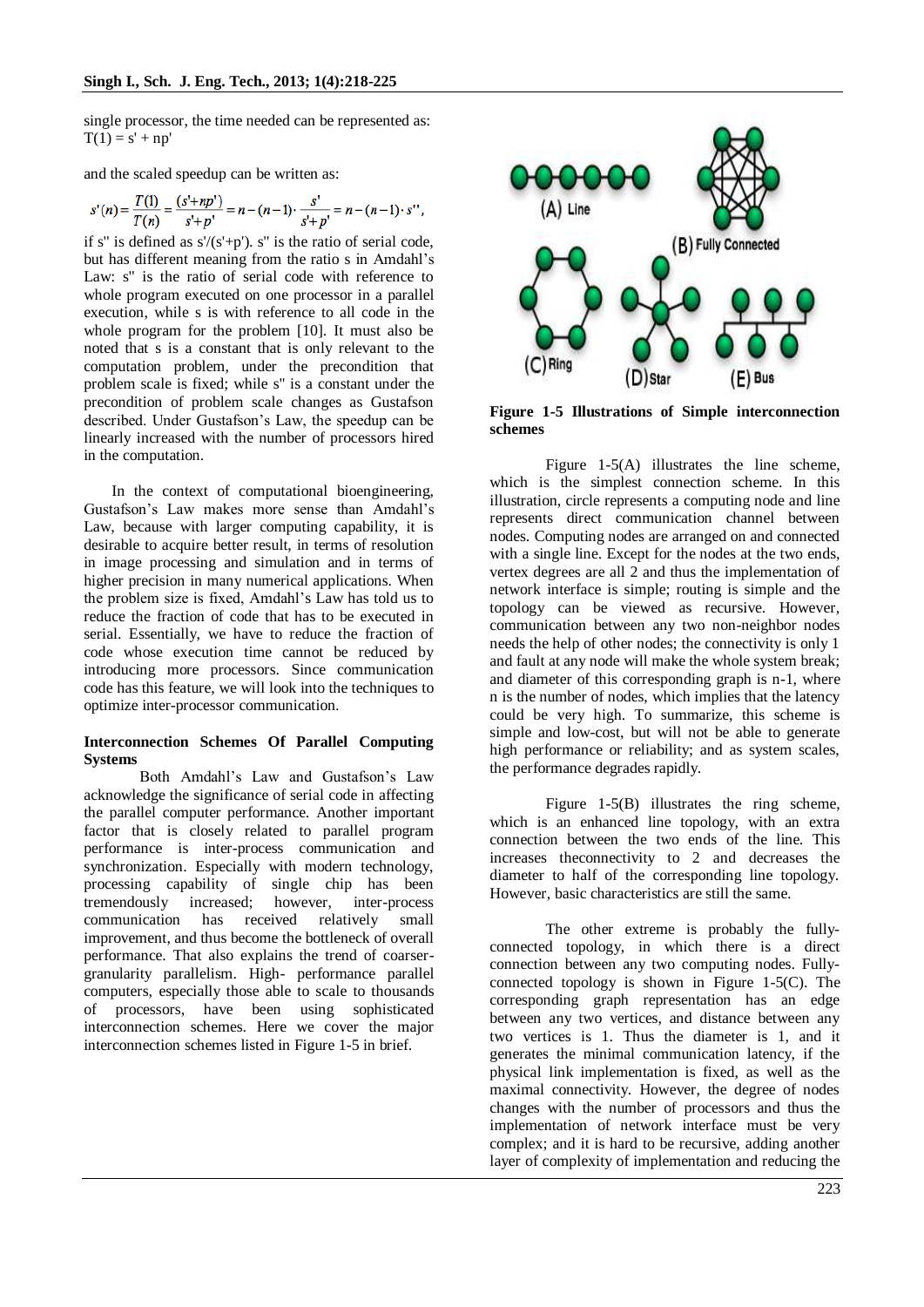scalability. To summarize, this scheme will generate the highest performance possible, but due to the complexity and thus cost, it can hardly be scalable: with larger scale, although performance will not degradeatall, complexitywillclimbveryfastatthelevelofO(n2).

Similar to fully-connected network, bus network, illustrated in Figure 1-5(E), has direct connection between any two nodes. In fact, bus topology shares the same logical graph representation with fully-connected topology and. Consequently; static characteristics of bus topology are exactly the same as those of fully-connected topology. But connection between any pair of nodes is not dedicated but shared: interconnection is implemented via a shared bus. This reduces the complexity significantly. In fact, its complexity is similar to that of line and ring topology. However, the dynamic characteristics, such as data transfer speed, are more inferior to those of fullyconnected counterpart. Although collective communication is now very easy to implement, this single shared bus prevents more than one pair of nodes tocarry out point-to-point communication. As a result, the system does not scale very well.

An intuitive improvement on bus network is to change the bus to eliminate the constraint that only two nodes can communicate at any time. The result is the star network, where a communication switch node is added to replace the shared bus, as shown in Figure 1- 5(D). If we treat this switch node as a non-computing node and ignore it in the graph representation, then star network corresponds to the same fully- connected graph as bus network, while the implementation does not have the constraint of bus network; if switch node is viewed as normal computing node, then the corresponding graph has a diameter of 2, supports easy implementation of collective communication with the help of the central switch node, and allows recursive expansion. Except for the switch node, all other nodes have a constant vertex degree of 1. The critical disadvantage is that the connectivity is 1: failure at the switch node will cause the whole system to fail.

For computer clusters, most are built with a star structured interconnection network around a central switch. For better fault tolerance or easier setup, the other interconnection scheme might also be used. Parallel program using message passing might be rewritten to better adapt to different interconnection network.

There are other types of more sophisticated topology schemes, such as tree, mesh, and hypercube, which are widely used in parallel computers with thousands of processors or more. These schemes often scale better to larger scale network with good performance. Readers are advised to [11] for more information about this.

## **Programming Models Of Parallel Computing Systems**

Programming models are high-level abstract views of technologies and applications that hide most architectural details with programmers as the main audience. For MIMD machine like a computer cluster, the most important models include shared-memory model, message-passing model, and object-oriented model.

In the shared-memory model, multiple tasks run in parallel. These tasks communicate with one another by writing to and reading from a shared memory. Shared-memory programming is comfortable for the programmers, because the memory organization is similar as in the familiar sequential programming models, and programmers need not deal with data distribution or communication details. Popularity of this model was also promoted by its similarity to the theoretical PRAM model. Practice of programming on this model originated from concurrent programming on transparency of data and task placement determines that, besides the simplicity of programming, the performance cannot be predicted or controlled on hardware platform with Non-Uniform Memory Architecture (NUMA) or distributed memory. This performance problem is evident especially on largescale multiprocessor systems, in which access time to memory at different locations varies significantly and thus memory locality plays critical role in determining overall system performance.

Message passing model is becoming the prevailing programming model for parallel computing system, thanks to the trend to large-scale multiprocessors systems,including computer clusters. In this model, several processes run in parallel and communicate and synchronize with one another by explicitly sending and receiving message. These processes do not have access to a shared memory or a global address space. Although harder to program compared to previous models, it allows programs to explicitly guide the execution by controlling data and task distribution details. Since everything is under the programmer's control, the programmer can achieve close to optimum performance if enough effort has been spent on performance tuning. Besides this performance advantage, message passing model is also versatile. Being a relatively low-level model, it is capable of implementing many higher-level models. A typical example is the widely-used SPMD data model, which fits in with many naturally dataparallel scientific applications. Very low-level message passing systems, such as Active Message, are even used to implement shared-memory system by emulating a shared memory. These systems, while allowing easy high-level algorithm design with the help of more friendly high-level models, expose enough low-level details to support and encourage the programmers to